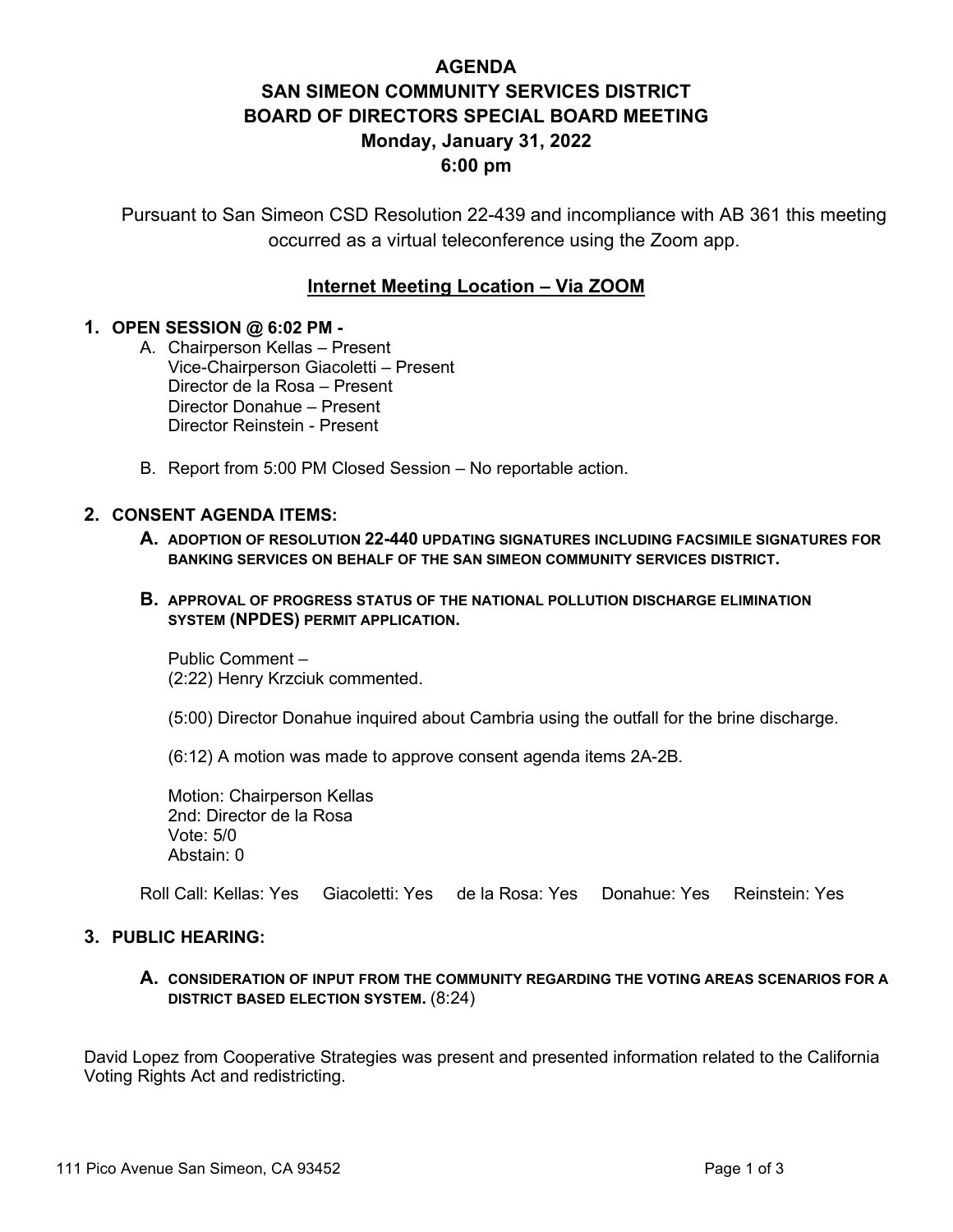(21:46) Vice-Chairperson Giacoletti, Director Donahue, Chairperson Kellas, Jeffrey Minnery, and David Lopez inquired about the redistricting process and the potential boundary maps. There was discussion about the District not being able to find candidates to fill the Board member positions. Jeffrey Minnery clarified that in order for the District to be in compliance with the California Voting Rights Act (CVRA) the District needed to redistrict.

Public Comment – (38:10) Henry Krzciuk commented.

(41:00) David Lopez answered questions from members of the public.

Public Comment – (46:18) Julie Tacker commented.

(50:05) David Lopez answered questions from members of the public.

Public Comment – (51:48) Michael Hanchett commented.

(53:15) Director de la Rosa commented about splitting the Avonne Ave. apartments would be a form of gerrymandering. He and David Lopez further discussed racial gerrymandering. Director Donahue inquired about the process if there were candidates choosing to run in the designated districts.

Public Comment – (57:00) Henry Krzciuk commented.

#### **4. BUSINESS ACTION ITEMS:**

#### **A. DISCUSSION, CONSIDERATION, APPROVAL REGARDING REPAIR OR REPLACEMENT OF THE PIPE BRIDGE.** (58:00)

(58:40) Chairperson Kellas recused herself and left the meeting. She asked Director de la Rosa to act as interim Chairperson. Charlie Grace introduced the item.

(1:03:15) Vice-Chairperson Giacoletti, Director de la Rosa, Director Donahue, and Charlie Grace further discussed replacement versus repair of the pipe bridge. There was discussion about obtaining an evaluation from a structural engineer.

(1:07:35) William Bellis from ATS provided additional information about their findings.

(1:11:45) There was general discussion between the Board regarding repairing versus replacement of the pipe bridge, along with the urgency of conducting repairs, and the need for additional engineering assessments.

(1:20:30) Vice-Chairperson Giacoletti, Jeff Oliveira, and Charlie Grace discussed the permitting components of bridge replacement.

Public Comment – (1:28:32) Henry Krzciuk commented.

(1:32:18) William Bellis (ATS) responded to public comment.

(1:33:27) Mike Hanchett commented.

(1:36:18) William Bellis (ATS) responded to public comment.